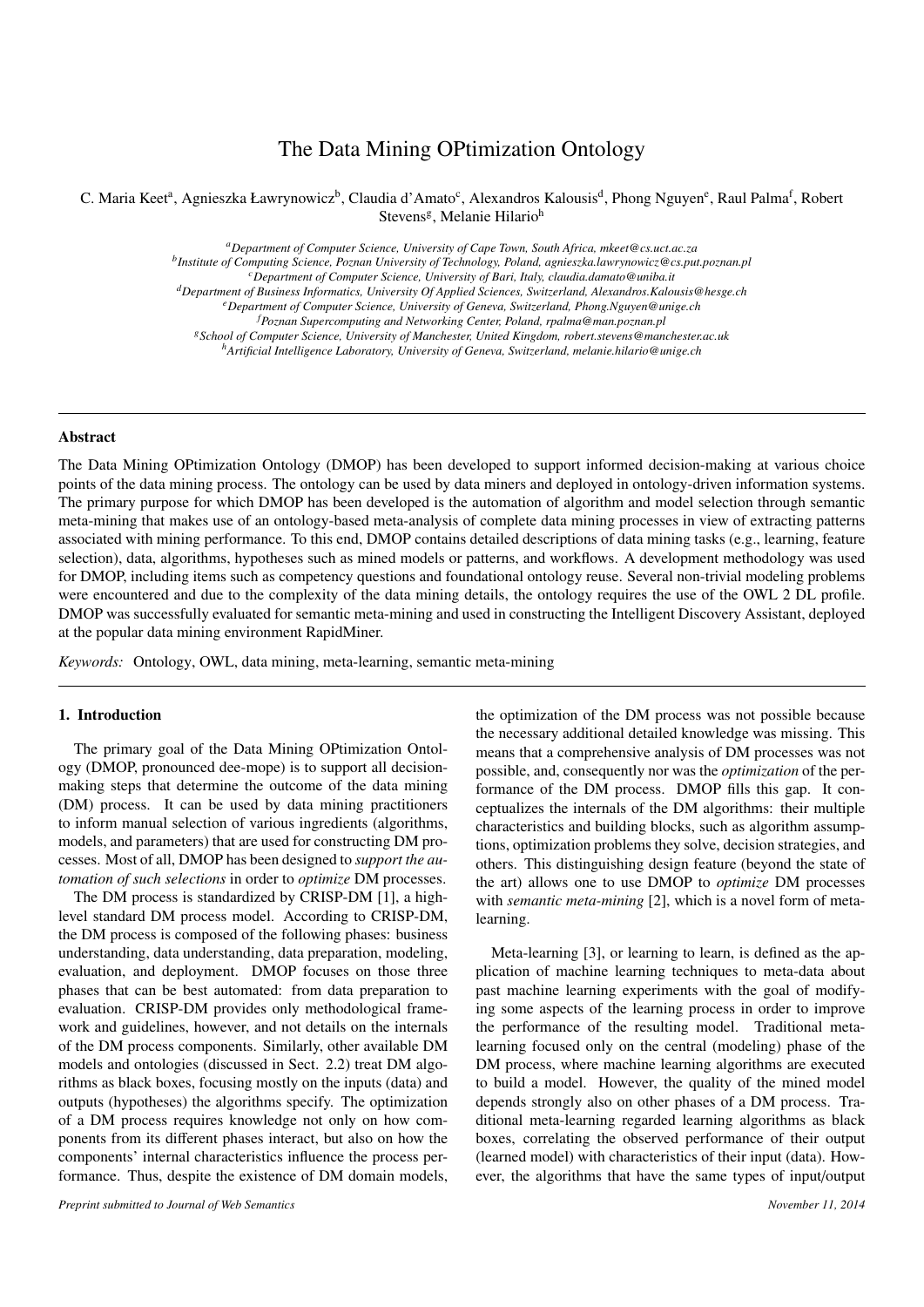

Figure 1: Architecture of the ontology, its associated knowledge base, operator database, and satellite triple stores, which are organised conceptually (right) and in implementation (left), resulting in an integrated pyramid of 4 layers.

may differ in internal characteristics.

Semantic meta-mining is distinguished from traditional meta-learning by the following three properties. First, it extends the meta-learning approach to *meta-mining*, i.e. learning from the full DM process. Secondly, it is co-driven by knowledge of DM process and its components, which are represented in the DM ontology and knowledge base (KB), in contrast to purely data driven traditional meta-learning. Thirdly, it breaks open the black box by explicitly analyzing DM algorithms along various dimensions to correlate observed performance of learned hypotheses resulting from DM processes with both data and algorithm characteristics. Semantic meta-mining is thus an ontology-based, process-oriented form of meta-learning that exploits in-depth knowledge of DM processes.

To support semantic meta-mining, DMOP contains a detailed taxonomy of algorithms used in DM processes. They are each described in terms of their underlying assumptions, cost functions and adopted optimization strategies, generated classes of hypotheses (models or pattern sets), and other properties. Following such a "glass box" approach makes explicit internal algorithm characteristics. This allows meta-learners using DMOP to generalize over algorithms and their properties, including those algorithms that it did not learn from directly.

Performing semantic meta-mining requires knowledge about various layers of data mining experiments, which are reflected in the DMOP architecture (see Fig. 1): a top-layer with the formal conceptual framework of the data mining domain (e.g. algorithm class specification), a middle layer of accepted knowledge about the DM domain (e.g. particular algorithms and their known implementations), and a bottom layer of application specific DM data (e.g. datasets, workflows, results). The two-tiered top layer in the figure represents DMOP (denoted TBox) and its KB (denoted ABox), where the latter uses knowledge from DMOP to model existing data mining algorithms. Both, DMOP and its associated KB, are implemented in OWL 2. An RDF database (denoted Operator DB) contains descriptions of operators, i.e., implementations of algorithms described in DMOP and particularly those implementations that are a part of popular DM software (such as RapidMiner<sup>1</sup> or Weka<sup>2</sup>). The ABox, together with the operator database, provides accepted knowledge about DM tasks, algorithms and operators. Altogether these are application-independent resources that constitute the meta-miner's prior DM knowledge. Meta-data recorded during data mining experiments are described using DMOP and its associated resources, and thus constitute application-specific training and testing data for a meta-miner. They are stored in application-dedicated RDF triple stores (denoted DMEX-DBs) and describe datasets, workflow descriptions, and data mining experiments.

This paper describes v5.5 of DMOP, which has 723 classes, 96 object properties, 15 data properties, and 2425 logical axioms (4291 in total, including annotations), and has a SROIQ(D) DL expressivity; it can be downloaded from http: //www.dmo-foundry.org.

DMOP provides a unified conceptual framework for analyzing DM tasks, algorithms, models, datasets, workflows and performance metrics, and their relationships, as described in Sect. 3 whilst methodological aspects are described in Sect. 2. To fulfil requirements of this in-depth analysis, we have encountered a number of non-trivial modeling issues in DMOP development, of which the main ones are discussed in Sect. 4. DMOP's goals and required coverage resulted in using almost all OWL 2 features. DMOP was successfully applied in semantic meta-mining, and deployed in RapidMiner data mining environment (download statistics provided), which is described in Sect. 5. Conclusions are drawn in Sect. 6.

## 2. Ontology development

There are several methodologies for ontology development in the literature, including МетномтоLОGY [4], NeON [5], Melting Point [6], and DiDOn [7]. Although these methodologies may differ in scope and focus, they have some commonalities that can be roughly mapped in three main stages of the ontology development process: 1) specification with a domain analysis (including use cases, competency questions), 2) conceptualization, formalization, and implementation, and 3) maintenance with refinement and evolution of the ontology. Many developers have contributed to DMOP over the years, who had different perspectives on extant methodologies, and had different levels of modelling experience as to whether sticking to a single methodology is important, and if so, a lean one or a comprehensive one. Therefore, the common components were taken as reference and guideline, and tailored it to the specific microlevel details as applicable to DMOP.

During the first stage, requirements with competency questions—i.e., questions that an ontology should be able to answer—were formulated (see Sect. 2.1), the use cases for semantic meta-mining specified, such as providing DM expertise to an intelligent knowledge discovery assistant (see Sect. 5.1), and related domain ontologies were investigated and assessed

<sup>1</sup>http://rapidminer.com/

<sup>2</sup>http://www.cs.waikato.ac.nz/ml/weka/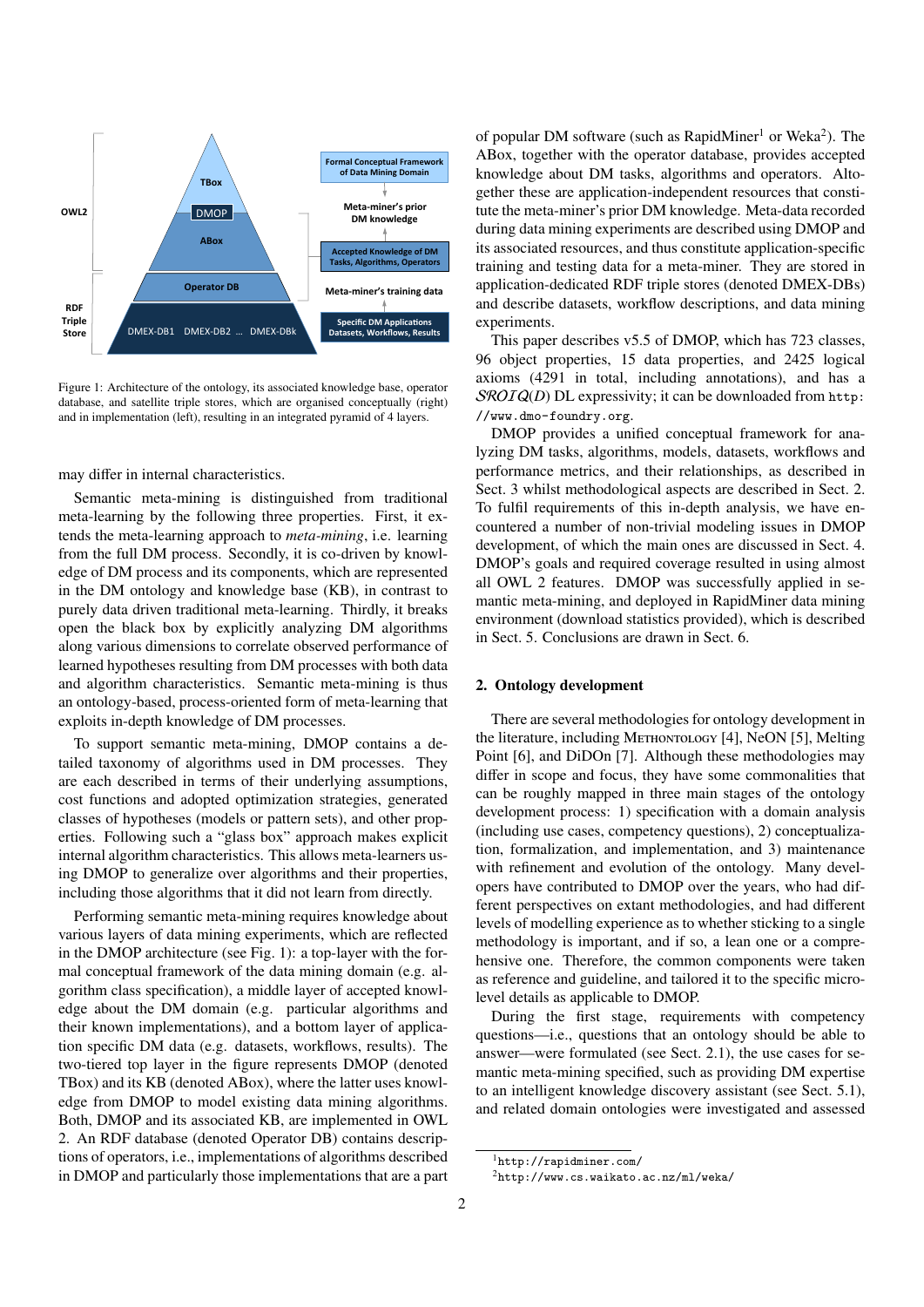to what extent they would be able to meet the requirements (see Sect. 2.2). The outcome of that stage fed into stage two, leading to a design of the DMOP architecture, and the subsequent ontology authoring by people residing at different institutions and with overlapping and complementary knowledge of the subject domain. The tool used was Protégé  $4.x^3$ . The ontology has gone through various cycles of design and evaluation, including a testing phase on meeting the requirements. Besides content experts, also ontology experts were consulted, who provided additional modeling guidance and solutions. The ontology is in the third stage since late 2011, where novel methods and tools at the level of axiom enhancement and 'debugging' are being used, such as [8, 9], new sections have been added, such as on clustering, and, as the ontology became larger and more complex, more structure has been added to the ontology by aligning it to a foundational ontology (see Sect. 2.3), which are the main changes that resulted into a v5.3 and v5.4 of DMOP. Tidying up the ontology merited a v5.5, which entailed, among others, adding more annotations (n=188) and removing unused entities  $(n=108)$ . The ontology is now also available in documentation format, generated by LODE [10].

We will highlight three salient aspects of the process followed: the *competency questions*—important for the success of deployment of the ontology; *related domain ontologies* to assess to what extent we could reuse existing domain ontologies in data mining; and the *alignment of DMOP with a foundational ontology*.

## *2.1. DMOP Competency questions*

The principal competency question for the DMOP was:

CQ1.1 Given a data mining task/data set, which of the valid or applicable workflows/algorithms will yield optimal results (or at least better results than the others)?

This competency question is decomposed into many other questions and we present a selection of them here. Coarse-grained questions include:

- CQ2.1 Given a set of candidate workflows/algorithms for a given task/data set, which data set characteristics should be taken into account in order to select the most appropriate one?
- CQ2.2 Given a set of candidate workflows/algorithms for a task/data set, which workflow/algorithm characteristics should be taken into account in order to select the most appropriate one?

which can be refined into more detailed questions, such as:

- CQ3.1 Are there learning algorithms that I can use on highdimensional data without having to go through preliminary dimensionality reduction?
- CQ3.2 Which induction algorithms should I use (or avoid) when my dataset has many more variables than instances?
- CQ3.3 Which learning algorithms perform best on microarray or mass spectrometry data?

How they are satisfied will be discussed in Sect. 3.5 (CQ3.1) and 5.2 (CQ1.1, CQ2.x, CQ3.2, and CQ3.3).

#### *2.2. Related domain ontologies*

An overview of early approaches to methodical descriptions of DM processes may be found in [2]. The majority of work concerning formal representation of data mining in ontology languages is aimed at the construction of DM workflows. One strand of this research deals with the development of distributed DM applications on the Grid [11, 12]. The pre-OWL DAMON ontology provides a characterization of available data mining software to enable semantic searching for appropriate DM resources and tools [11]. The ontology of GridMiner Assistant (GMA) [12] aims to support dynamic, interactive construction of DM workflows in Grid-enabled data mining systems.

Other ontologies developed for DM workflow construction are KDDONTO [13], KD ontology [14] and DMWF [15], all of them using OWL as a major representation language. These ontologies focus on modeling an algorithms' inputs/outputs to enable generation of valid compositions of them. For instance, a Hierarchical Task Network (HTN) based planner eProPlan [15], uses DMWF to plan a set of valid workflows based on operator (algorithm implementation) preconditions and effects modeled in DMWF by means of SWRL<sup>4</sup> rules.

Few existing DM ontologies go beyond supporting workflow construction. OntoDM [16] aims to provide a unified framework for data mining and contains definitions of the basic data mining concepts, but lacks a particular use case. Exposé [17] aims to provide a formal domain model for a database of data mining experiments. It uses OntoDM together with the data mining algorithms from DMOP, and a description of experiments (algorithm setup, execution, evaluation) to provide the basis of an experiment markup language. The primary use of OntoDM and Exposé may thus be viewed as providing controlled vocabulary for DM investigations.

None of the related ontologies was developed with the goal of the optimization of the performance of DM processes, what is expressed by our principal competency question. They do not provide sufficient level of details needed to support semantic meta-mining. The ontologies that are focused on workflow construction do not model the internal characteristics of algorithms (cf. competency question CQ2.2) but just their inputs and outputs. Hence they help in answering the question how to build a valid workflow, but not necessarily how to build an *optimal* workflow.

# *2.3. Alignment of DMOP with a foundational ontology*

There are multiple good reasons to use a foundational ontology in theory, and it has been shown to improve the ontology quality, understandability, and interoperability in praxis [18]. It comes at the 'cost' for figuring out how to align a domain ontology with it, and it can have implications for the language used for the overall ontology. The principal issues from a language viewpoint are: 1) to import or to extend, 2) if import, whether that should be done in whole or just the relevant module extracted from the foundational ontology, 3) how to handle the differences in expressiveness that may exist—and possibly be

<sup>3</sup>http://protege.stanford.edu

<sup>4</sup>http://www.w3.org/Submission/SWRL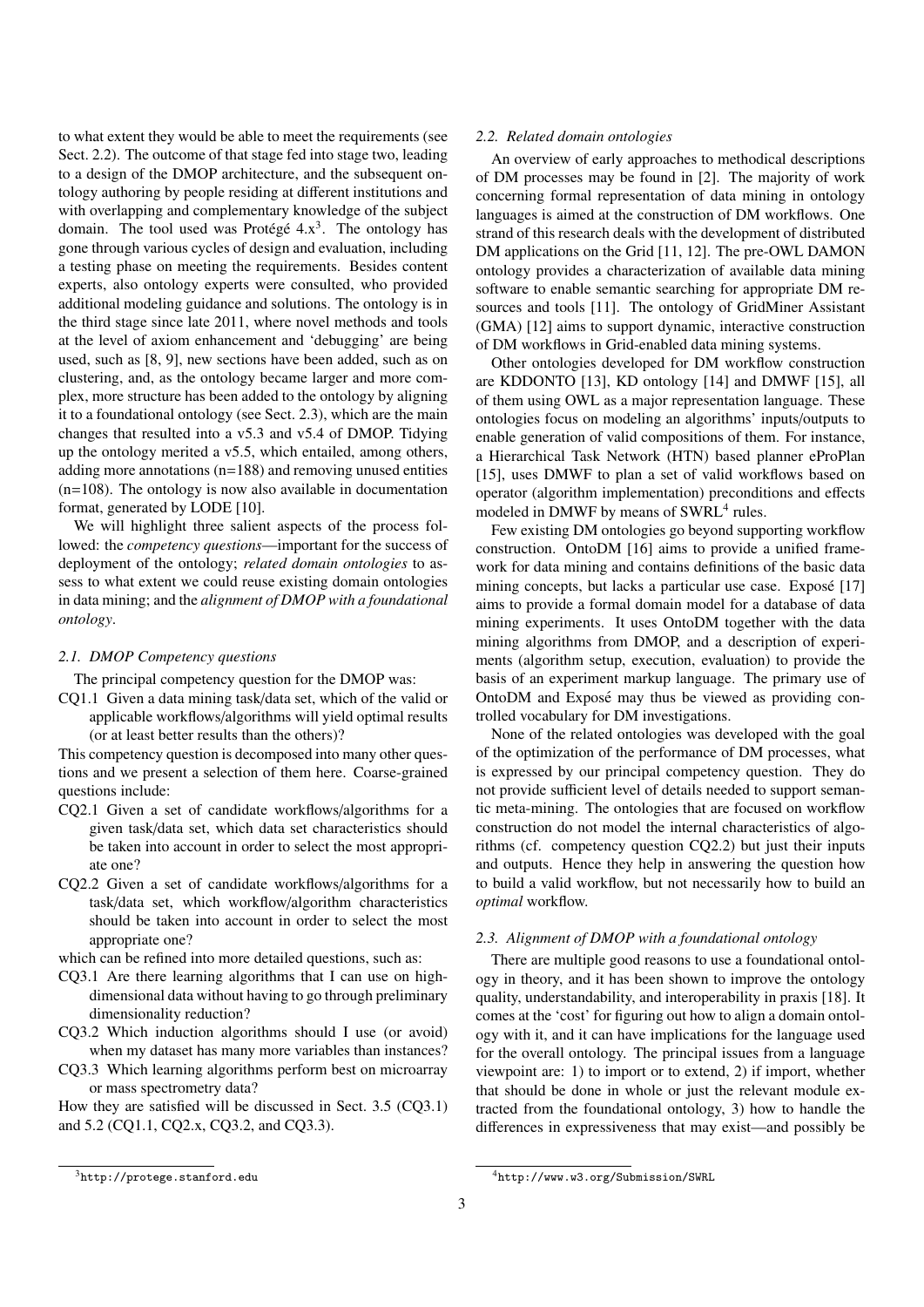

Figure 2: Simplified overview of the core concepts of DMOP.

required—between the foundational ontology and the domain ontology, and 4) how to rhyme different modeling 'philosophies' between what comes from Ontology, what is represented in foundational ontologies, and what is permitted in OWL<sup>5</sup>.

There were two main reasons to align DMOP with a foundational ontology; first, they have solutions to the modeling issue about attributes and data properties for measurements in data mining; second, the reuse of the foundational ontology's object properties (see Sect. 3.4 and Sect. 4.3). In order to determine the most suitable foundational ontology to be used for modeling DMOP, both a manual assessment was conducted and the automated recommender ONSET v1.2 [19] was used. The outcome of this study determined DOLCE [20] as the comparatively 'optimal' foundational ontology for DMOP, given its requirements. The reasons were, among others, that there is an OWL version of it, that the modelling of measurements and parameters needed by DMOP was solved in DOLCE with its qualities and qualia (see Sect. 4.3), that it accommodates abstract entities (part of the DMOP domain), and that some of the object properties in DOLCE matched the ones in DMOP or were highly usable (see Sect. 3.4). In the meantime, it has been shown that it is not impossible to 'swap' DOLCE for BFO or GFO, but most alignments will be lost in the process due to the use of a substantial amount of entities specific to DOLCE [21].

Determining the suitable DOLCE category for alignment and carrying out the actual mapping has been done manually (see Sect. 3.4); some automation to suggest mappings would be a welcome addition.

## *2.4. Contributing to DMOP*

There are now three ways of contributing to the ontology, each targeted to a different type of contributor. Mode 1 is the open, bottom-up collaborative ontology development approach for domain and/or ontology experts, which relies on Cicero Argumentation Tool $<sup>6</sup>$  [22], the DMOP forum for input, and the</sup>

Editorial Board to review community input.

Mode 2: Data miners not familiar with ontology tools can fill in predesigned templates—alike user-friendly Ontology Design Content Patterns—to populate areas of the ontology with relatively stable concept and property definitions, e.g. relating operators to their algorithms, which will be screened by the ontology's Editorial Board prior to integration into the target ontology.

Mode 3: The contributor is a data mining expert and conversant with ontology development who not only contributes new data mining content, but also defines new concepts and relations needed for content formalization, so that the domain expert on her specific topic will impact ontology design (at least locally) and conceptualization. The expert contributor will develop the assigned module using her preferred ontology editor, and will submit it to the ontology's Editorial Board in the form of an OWL file. After validation, the module becomes an integral part of the ontology. These modes of collaboration are accessible from http://www.dmo-foundry.org.

## 3. DMOP's contents

The core concepts of DMOP (Fig. 2) are the different ingredients that go into the data mining process (DM-Process):

- The input of the process is composed of a task specification (DM-Task) and training/test data (DM-Data) provided by the user;
- Its output is a hypothesis (DM-Hypothesis), which can take the form of a global model (DM-Model) or a set of local patterns (DM-PatternSet).

Tasks and algorithms are not processes that directly manipulate data or models, rather they are specifications of them:

- A DM-Task specifies a DM process (or any part thereof) in terms of the input it requires and the output it is expected to produce.
- A DM-Algorithm is the specification of a procedure that addresses a given DM-Task, while a DM-Operator is a program that implements a given DM-Algorithm and that is executed by a DM-Operation.

<sup>5</sup>i.e., features that are objectionable from an ontological viewpoint, such as class-as-instance, nominals, and data properties

<sup>6</sup>http://cicero.uni-koblenz.de/wiki/index.php/Main\_Page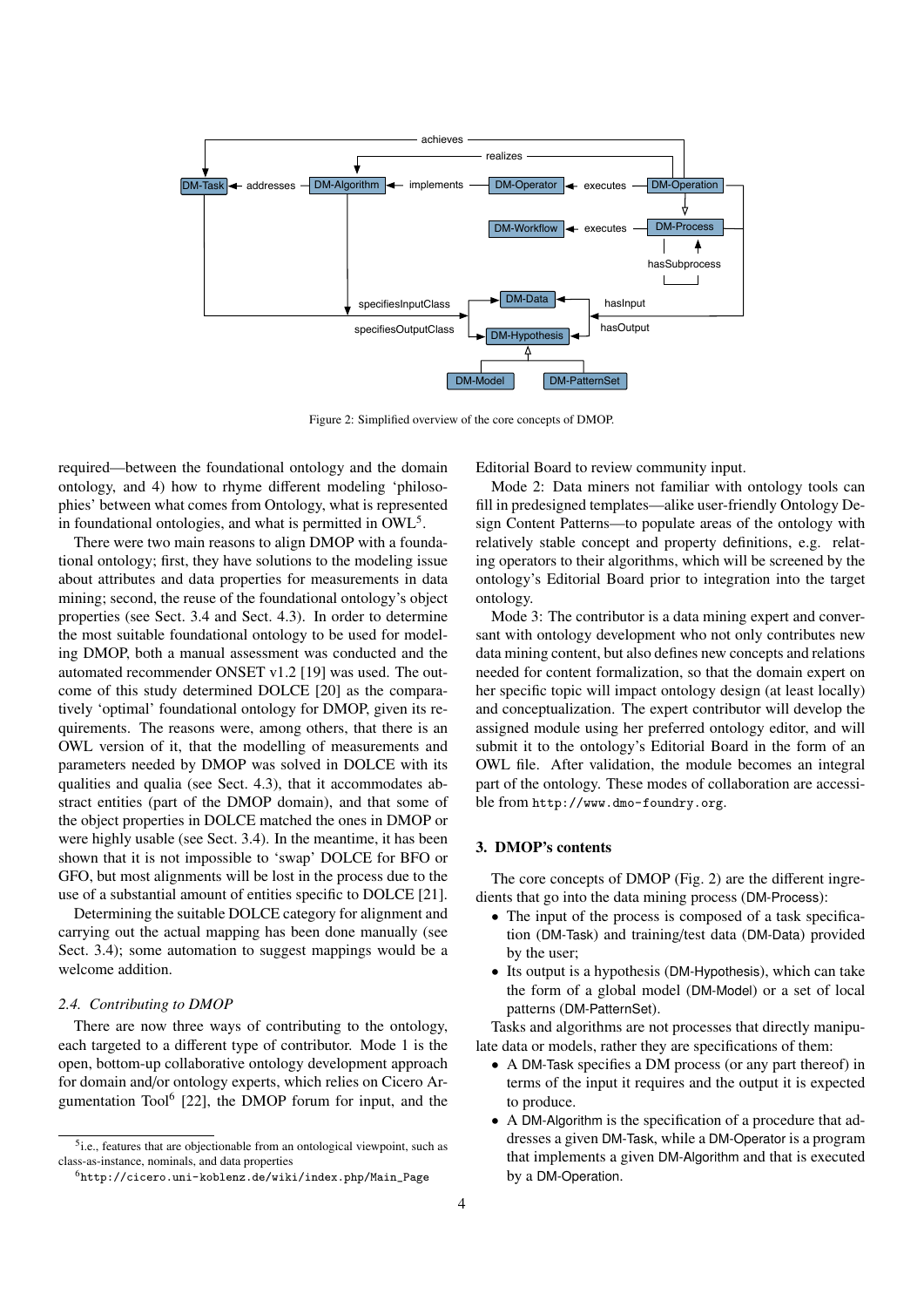• Instances of DM-Task and DM-Algorithm do no more than *specifying* their input/output types (only processes have actual inputs and outputs).

Some of the object properties of DM processes are:

- It hasInput and it hasOutput some IO-Object (DM-Data or DM-Hypothesis);
- A process that executes a DM operator also realizes the DM algorithm that is mplemented By that operator:
- A DM algorithm addresses a DM task, and the process achieves the DM task addressed by the algorithm.

Finally, a DM-Workflow is a complex structure composed of DMoperators, while a DM-Experiment is a complex process composed of operations (or operator executions). An experiment is described by all the objects that participate in the process: a workflow, data sets used and produced by the different data processing phases, the resulting models, and meta-data quantifying their performance.

# *3.1. DM Tasks*

The top-level DM tasks listed below are defined by their inputs and outputs.

A DataProcessingTask receives and outputs data. Its four subclasses produce new data by cleansing (DataCleaningTask), reducing (DataReductionTask), extracting a compact representation (DataAbstractionTask) or otherwise transforming the input data (DataTransformationTask). These classes are further articulated in subclasses representing more fine-grained tasks.

An InductionTask consumes data and produces hypotheses. It can be either a ModelingTask or a PatternDiscoveryTask, based on whether it generates hypotheses in the form of global models or local pattern sets. Modeling tasks can be predictive (e.g. classification) or descriptive (e.g., clustering), while pattern discovery tasks are further subdivided into classes based on the nature of the extracted patterns: associations, dissociations, deviations, or subgroups.

A HypothesisProcessingTask consumes hypotheses and transforms (e.g., rewrites or prunes) them to produce enhanced—less complex or more readable—versions of the input hypotheses. A HypothesisEvaluationTask quantifies the quality of an induced hypothesis with respect to a specific criterion (e.g., predictive performance). A HypothesisApplicationTask applies an induced hypothesis to new data.

## *3.2. Data*

As the primary resource that feeds the knowledge discovery process, data have been a natural research focus for data miners. Over the past decades meta-learning researchers have actively investigated data characteristics that might explain generalization success or failure. Fig. 3 shows the characteristics associated with the different Data subclasses (shaded boxes). Most of these are statistical measures, such as the number of instances or the number of features of a data set. Others are informationtheoretic measures (italicized in the figure). Characteristics in bold font are geometric indicators of data set complexity, such as the maximum value of Fisher's Discriminant Ratio that measures the highest discriminatory power of any single feature in the data set (see [23] for detailed definitions).

#### *3.3. DM Algorithms*

The top levels of the DM-Algorithm hierarchy reflect those of the DM-Task hierarchy, since each algorithm class is defined by the task it addresses. However, the DM-Algorithm hierarchy is much deeper than the DM-Task hierarchy: for each leaf of the task hierarchy, there is often a dense subhierarchy of algorithms that specify diverse ways of addressing each task. For instance, the leaf concept ClassificationModelingTask maps directly onto the ClassificationModelingAlgorithm class, whose three main subclasses—generative, discriminative, and discriminate function algorithms [24]—are illustrated here. A GenerativeAlgorithm computes the class-conditional densities  $p(\mathbf{x}|C_k)$  and the priors  $p(C_k)$  for each class  $C_k$ . Examples of generative methods are normal (linear or quadratic) discriminant analysis and Naive Bayes. A DiscriminativeAlgorithm, such as logistic regression, computes posterior probabilities  $p(C_k|\mathbf{x})$  directly to determine class membership. A DiscriminantFunctionAlgorithm builds a direct mapping  $f(x)$  from input x onto a class label; neural networks and support vector classifiers (SVCs) are examples of discriminant function methods. These three DM-Algorithm families spawn multiple levels of descendant classes that are distinguished by the type and structure of the models they generate.

One innovative feature of DMOP is the modeling and exploitation of algorithm properties in meta-mining. All previous research in meta-learning has focused exclusively on data characteristics and treated algorithms as black boxes. DMOPbased meta-mining brings to bear in-depth knowledge of algorithms as expressed in their elaborate network of object properties. One of these is the object property has-quality, which relates a DM-Algorithm to an AlgorithmCharacteristic (Fig. 4). A few characteristics are common to all DM algorithms; examples are characteristics that specify whether an algorithm makes use of a random component, or handles categorical or continuous features. Most other characteristics are subclass-specific. For instance, characteristics such as LearningPolicy (Eager/Lazy) are common to induction algorithms in general, whereas Tolerance-ToClassImbalance and HandlingOfClassificationCosts make sense only for classification algorithms.

Note that has-quality is only one among the many object properties that are used to model DM algorithms. An induction algorithm, for instance, requires other properties to fully model its inductive bias. Some examples are the properties: assumes which expresses its underlying assumptions concerning the training data; specifiesOutputClass which links to the class of models generated by the algorithm, making explicit its hypothesis language or representational bias; hasOptimizationProblem which identifies its optimization problem and the strategies followed to solve it, thus defining its preference or search bias.

## *3.4. Content alignment to DOLCE*

The following subsumption axioms were added to align DMOP with DOLCE. DOLCE's dolce:process in the perdurant branch has as subclasses DM-Experiment and DM-Operation, whereas most DM classes, such as algorithm, software, strategy, task, and optimization problem, are subclasses of dolce:non-physical-endurant. Characteristics and parameters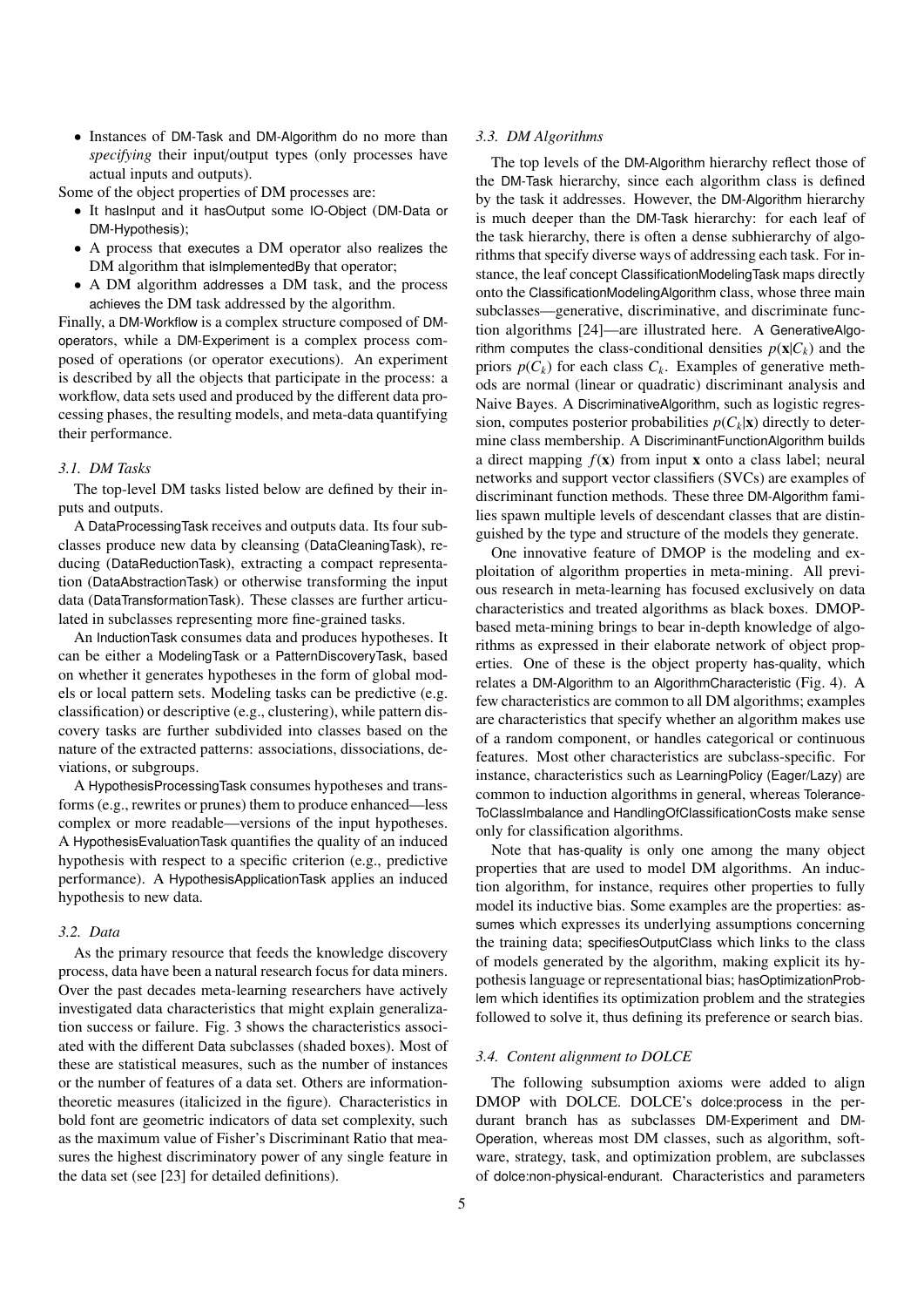

Figure 3: Data characteristics modeled in DMOP. Rectangles: subclasses of DM-Data class; unbounded text near the rectangles denote subclasses of the DataCharacteristic class associated to a DM-Data class through an OWL object property, where those in italics font are information-theoretic measures and the ones in bold are geometric indicators.

of such entities have been made subclasses of dolce:abstractquality, and for identifying discrete values, classes were added as subclasses of dolce:abstract-region. Thus, each of the four DOLCE main branches have been used. Regarding object properties, DMOP reuses mainly DOLCE's quality, quale, and parthood. DMOP's hasPart initially had an equivalence alignment to dolce:part, but this duplication has been removed in v5.5 to reduce the size of the ontology. Mapping DMOP into DOLCE had the most effect on representing DM characteristics and parameters ('attributes'), which is discussed in Sect. 4.3.

### *3.5. Answering competency questions*

The competency questions may be divided into two groups: those that may be already answered by the DMOP's KB and those that may be answered with use of the DMOP based metamined model, the product of semantic meta-mining. The latter ones that are related to performance of DM processes will be discussed in Sect. 5. The former ones are the questions that deal with characteristics of particular DM entities, which is illustrated here with competency question CQ3.1, which can be answered by querying the ontology for the DM algorithms whose characteristic ToleratesHighDimensionality has quale 'Yes' (i.e., not having to go through the dimensionality reduction). In Protégé's DL Query notation, this is:

DM-Algorithm and

has-quality value ToleratesHighDimensionality The query answer obtained consists of a list of algorithm families (classes ClassificationRuleInductionAlgorithm, Classification-TreeInductionAlgorithm, and SVC-Algorithm) and particular algorithms of those classes (among others, C4.5, C4.5Prob, CARTc, CHAID, DecisionStump, ID3, LogisticModelTree, NBTree, RandomTree of the ClassificationTreeInductionAlgorithm class).

Once DMOP is classified by the reasoner, answering the DL Queries (for those tested with) takes less than a minute with HerMiT 1.3.8, else the classification time of the ontology has to be added to the query evaluation time.

## 4. Modeling challenges

In this section we present the main modeling choices, issues arisen, and solutions adopted, therewith providing some background as to why certain aspects from the overview in the preceding section are modeled the way they are.

## *4.1. Meta-modeling in DMOP*

Right from the start of DMOP development, one of the most important modeling issues concerning DM algorithms was to decide whether to model them as classes or individuals. Though DM algorithms may have different implementations, the common view is to see particular algorithms as single instances, and not collections of instances. However, the modeling problem arises when we want to express the types of inputs and outputs associated with a particular algorithm. We describe this problem and how it was solved using an example, shown in Fig. 5.

Recall that: i) only processes (executions of workflows) and operations (executions of operators) consume inputs and produce outputs; ii) DM algorithms (as well as operators and workflows) can, in turn, only specify the type of input or output; iii) inputs and outputs (DM-Dataset and DM-Hypothesis class hierarchy, respectively) are modeled as subclasses of IO-Object class. Then expressing a sentence like "the algorithm C4.5 specifiesInputClass CategoricalLabeledDataSet" became problematic. Based on our original design (reflected in Fig. 5a), it would mean that a particular algorithm (C4.5, an instance of the DM-Algorithm class) specifies a particular type of input (CategoricalLabeled-DataSet, a subclass of DM-Hypothesis class), but classes cannot be assigned as property values to individuals in OWL.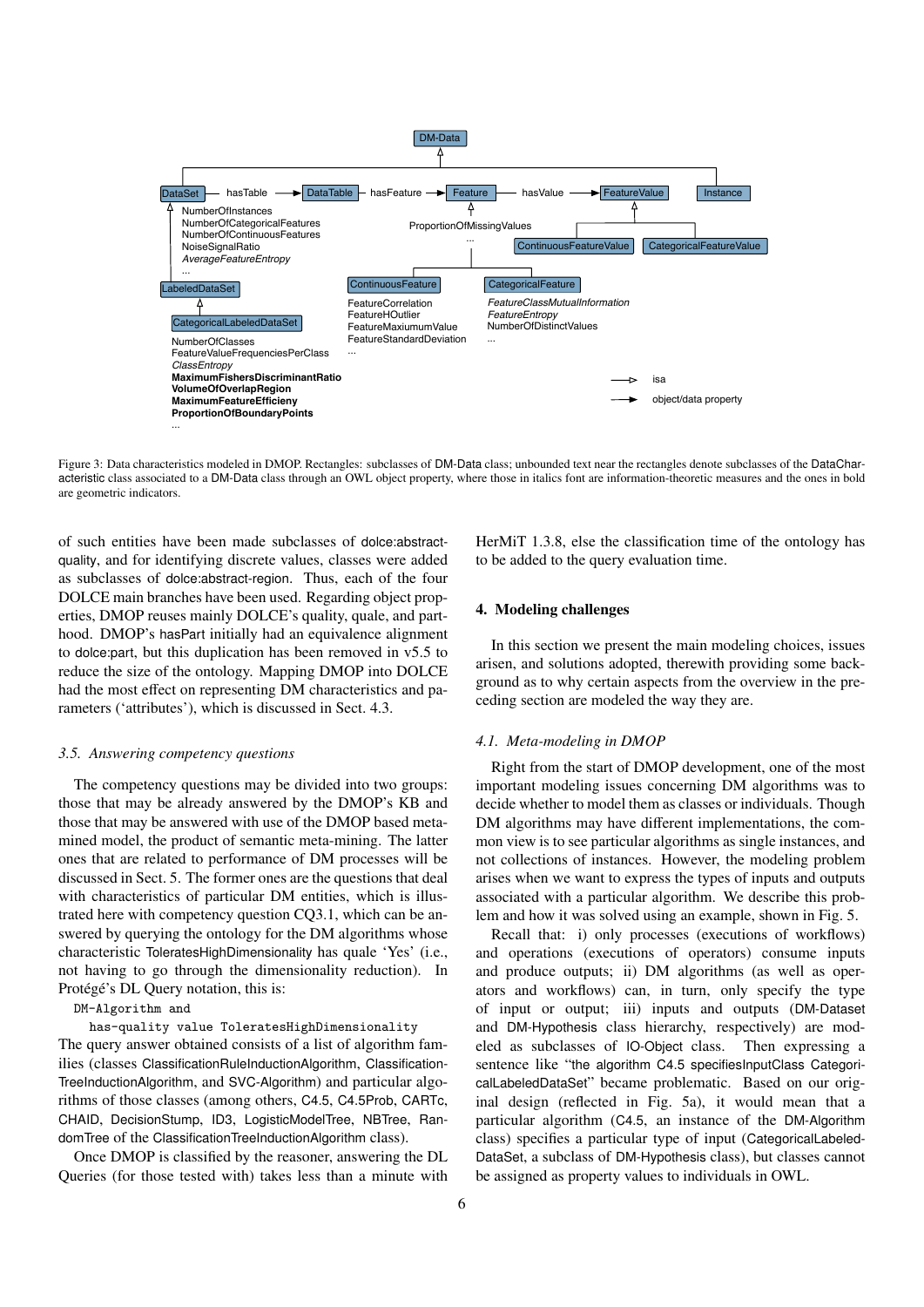

Figure 4: Data mining algorithm characteristics: the main top-level classes and a selection of their attributes (subclasses of Characteristic).



Figure 5: Illustration of a modeling problem and its solution based on metamodeling. a) Original design problem: expressing types of inputs/outputs associated with an algorithm; b) Initial solution: one artificial class per each single algorithm with a single instance corresponding to this particular algorithm; c) Final solution: weak form of punning available in OWL 2; IO-Class as meta-class of all classes of input and output objects.

Our initial solution was to create one artificial class per each single algorithm with a single instance corresponding to this particular algorithm, as recommended in [25] (e.g. C4.5Algorithm class with single instance C4.5). However, such modeling led to technical problems. Since each of the four properties—hasInput, hasOutput, specifiesInputClass, specifiesOutputClass—were assigned a common range—IO-Object it opened a way to make problematic ABox assertions like C4.5 specifiesInputClass Iris, where Iris is a concrete dataset. Clearly, any DM algorithm is not designed to handle *only* a particular dataset.

In our final solution, we decided to use the weak form of punning available in OWL 2 (see Fig. 5c). We had noticed that CategoricalLabeledDataSet could be perceived as an instance of a

meta-class—the class of all classes of input and output objects, named IO-Class in DMOP. In this way, the sentence C4.5 specifiesInputClass CategoricalLabeledDataSet delivered the intended semantics. However, we also wanted to express sentences like DM-Process hasInput some CategoricalLabeledDataSet. The use of the same IO object (like CategoricalLabeledDataSet) once as a class (subclass of IO-Object) and at other times as an instance required some form of meta-modeling. In order to implement it, we investigated some available options. This included an approach based on an axiomatization of class reification proposed in [26], where in a metamodeling-enabled version O*meta* of a given ontology O, class-level expressions from O are transformed into individual assertions such that each model of O*meta* has two kinds of individuals, those representing classes and those representing proper individuals, and meta-level rules are encoded in class level. We chose not to follow this technique due to its possible efficiency issues.

Punning in our approach is only applied to leaf-level classes of IO-Object; non-leaf classes are not punned but represented by associated meta-classes, e.g., the IO-Object subclass DataSet maps to the IO-Class subclass DataSetClass. Similarly, the instances of DM-Hypothesis class represent individual hypotheses generated by running an algorithm on the particular dataset, while the class DM-HypothesisClass is the meta-class whose instances are the leaf-level descendant classes of DM-Hypothesis. Except for the leaf-level classes, the IO-Class hierarchy structure mimics that of the IO-Object hierarchy.

## *4.2. Property chains in DMOP*

DMOP has 11 property chains, which have been investigated in detail in [8]. The principal issues in declaring safe property chains, i.e., that are guaranteed not to cause unsatisfiable classes or other undesirable deductions, are declaring and choosing properties, and their domain and range axioms. To illustrate one of the issues in declaring property chains, we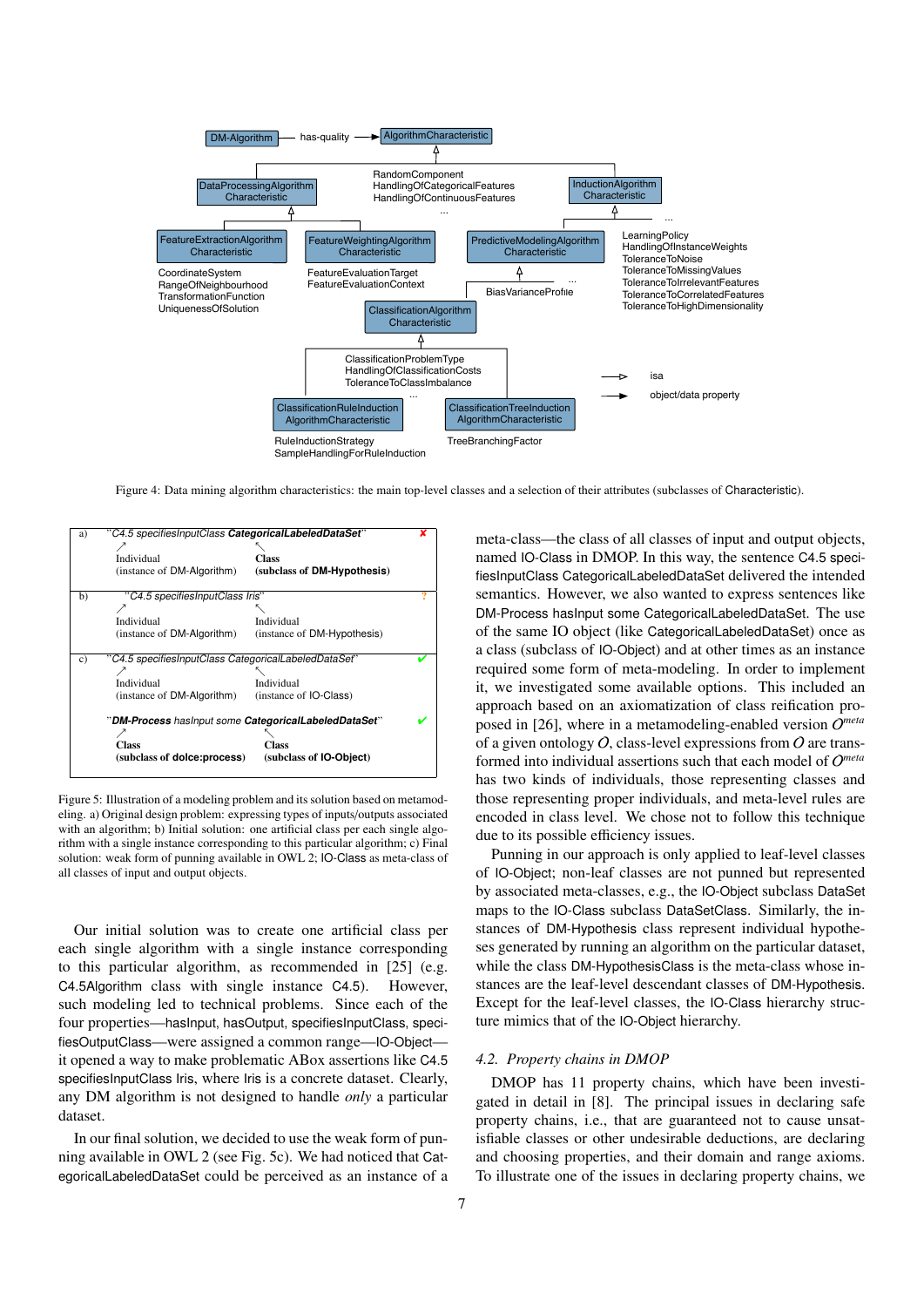use hasMainTable  $\circ$  hasFeature  $\sqsubseteq$  hasFeature: chaining requires compatible domains and ranges at the chaining 'points', such as the range of hasMainTable and domain of hasFeature, and with the domain and range of the property on the right-hand side. In this case, hasFeature's domain is DataTable that is a sisterclass of hasMainTable's domain DataSet, but the chain forces that each participating entity in hasFeature has to be a subclass of its declared domain class, hence DataSet  $\Box$  DataTable is derived to keep the ontology consistent. Ontologically, this is clearly wrong, and hasFeature's domain is now set to DataSet or DataTable. Each chain has been analysed in a similar fashion and adjusted where deemed necessary (see [8] for the generic set of tests and how to correct any flaws for any property chain).

DMOP contains more elaborate property chains than the aforementioned one. For instance, realizes  $\circ$  addresses  $\sqsubseteq$ achieves, so that if a DM-Operation realizes a DM-Algorithm that addresses a DM-Task, then the DM-Operation achieves that DM-Task, and with the chain implements  $\circ$  specifiesInputClass  $\subseteq$  specifiesInputClass, we obtain that when a DM-Operator or OperatorParameter implements an AlgorithmParameter or DM-Algorithm that specifies the input class IO-Class, then the DM-Operator or OperatorParameter specifies the input class IO-Class.

#### *4.3. Qualities and attributes*

A seemingly straightforward but actually rather intricate, and essentially unresolved, issue is how to handle 'attributes' and, in a broader context, measurements in OWL ontologies. For instance, each FeatureExtractionAlgorithm has as an 'attribute' a transformation function that is either linear or non-linear. One might be tempted to take the easy way out and reuse the "UML approach" where an attribute is a binary relation between a class and a datatype; e.g., with a simplified non-DMOP intuitive generic example, given a data property hasWeight with as XML data type integer, one can declare Elephant  $\sqsubseteq$  =1 hasWeight.integer. And perhaps a hasWeightPrecise with as data type real may be needed elsewhere. And then it appears later on that the former two were assumed to have been measured in kg, but someone else using the ontology wants to have it in lbs, so we would need another hasWeightImperial, and so on. Essentially, with this approach, we end up with exactly the same issues as in database integration, precisely what ontologies were supposed to solve. Instead of building into one's ontology application decisions about how to store the data in the information system (and in which unit it is), one can generalize the (binary) attribute into a class, reuse the very notion of Weight that is the same in all cases, and then have different relations to both value regions and units of measurement. This means unfolding the notion of an object's property, like its weight, from one attribute/OWL data property into at least two properties: one OWL object property from the object to the 'reified attribute'—a so-called "quality property", represented as an OWL class—and then another property to the value(s). The latter, more elaborate, approach is favored in foundational ontologies, especially in DOLCE, GFO and YAMATO. DOLCE uses the combination Endurant that has a qt relation to Quality (disjoint branches) that, in turn, has a ql relation to a Region (a subclass of the yet again disjoint Abstract branch). While this

solves the problem of non-reusability of the 'attribute' and prevents duplication of data properties, neither ontology has any solution to representing the actual values and units of measurements. But they are needed for DMOP too, as well as complex data types, such as an ordered tree and a multivariate series.

We considered related work on qualities, measurements and similar proposals from foundational ontologies, to general ontologies, to domain ontologies for the experimental sciences [20, 27, 28, 29, 30]. This revealed that the measurements for DMOP are not measurements in the sense of recording the actual measurements, their instruments, and systems of units of measurements, but more alike values for parameters, e.g., that the TreeDepth has a certain value and a LearningPolicy is eager or lazy, and that some proposals, such as OBOE [28], are versions of DOLCE's approaches<sup>7</sup>.

This being the case, we opted for the somewhat elaborate representation of DOLCE, and added a minor extension to that for our OWL ontology in two ways (see Fig. 6): i) DM-Data is associated with a primitive or structured DataType (which is a class in the TBox) through the object property hasDataType, and ii) the data property hasDataValue relates DOLCE's Region with any data type permitted by OWL, i.e., anyType. In this way, one obtains a 'chain' from the endurant/perdurant through the dolce:has-quality property to the quality, that goes on through the dolce:q-location/dolce:has-quale property to region and on with the hasDataValue data property to the built-in data type (instead of one single data property between the endurant and the data type). For instance, we have ModelingAlgorithm  $\subseteq$  =1 has-quality.LearningPolicy, where LearningPolicy is a dolce:quality, and then LearningPolicy  $\sqsubseteq$  =1 has-quale.Eager-Lazy, where Eager-Lazy is a subclass of dolce:abstract-region (that is a subclass of dolce: region), and, finally, Eager-Lazy  $\subseteq$   $\leq$  1 has-DataValue.anyType, so that one can record the value of the learning policy of a modeling algorithm. In this way, the ontology can be linked to many different applications, who may even use different data types, yet still agree on the meaning of the characteristics and parameters ('attributes') of the algorithms, tasks, and other DM endurants.

A substantial number of classes have been represented in this way: dolce:region's subclass dolce:abstract-region has 44 DMOP subclasses, which represent ways of carving out discrete value regions for the characteristics and parameters of the endurants DM-Data, DM-Algorithm, and DM-Hypothesis. Characteristic and Parameter are direct subclasses of dolce:abstract-quality, which have 110 and 46 subclasses, respectively.

# *4.4. Modelling object properties and their inverses*

Early ontology development guidelines tended to favour adding both an object property and its inverse, e.g., realizes and realised-by and declaring them inverse with the OWL InverseObjectProperties(OPE1 OPE2), and not doing

 $7$ DOLCE materials differ slightly, with quale as relation in [20] and as unary in [27] and in DOLCE-lite.owl, and Region is a combination of a (data) value + measurement unit (e.g. "80 kg") in [20] to deal with attribute values/qualia (there were no examples in [27] and the DOLCE-lite.owl)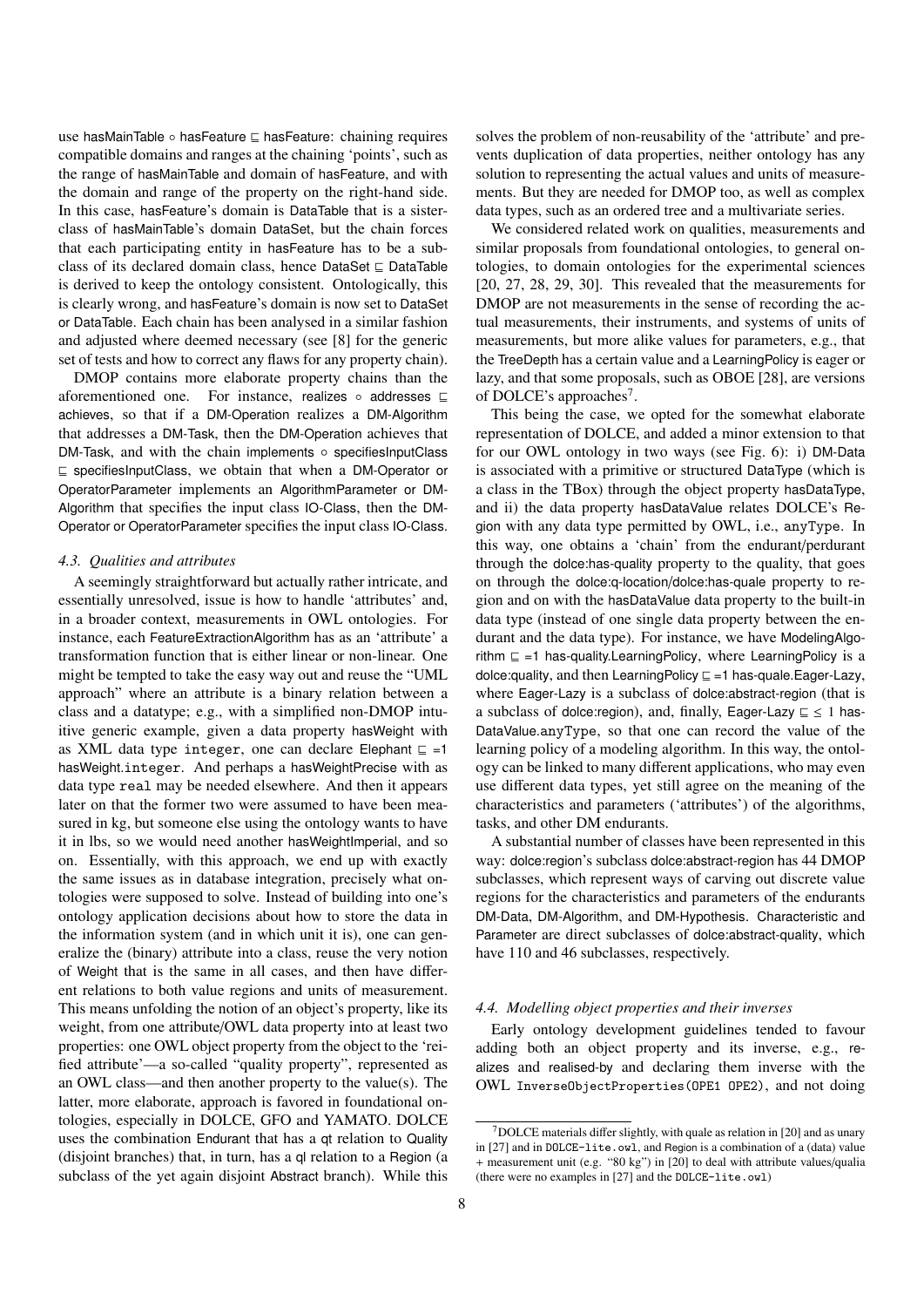

Figure 6: Condensed section and partial representation of DMOP regarding 'attributes'.

so counts as a pitfall in the OOPS! catalogue [9]. This practice was also followed in DMOP up to and including v5.4; however, this was chosen purely for reasons of easier readability, for OWL 2 has a feature ObjectInverseOf(OP) so that only one of the two object properties suffices in the ontology<sup>8</sup>. Given that DMOP had many object properties and non-trivial axioms involving them, and 'slow' classification times (10-20 minutes), we experimented with the ObjectInverseOf(OP) feature that affected 45 properties of v5.4, which resulted in a reasoner performance improvement of over a third [31]. This substantial performance improvement outweighed the readability argument, and the explicit inverses have been removed and replaced with respective ObjectInverseOf(OP) declarations in v5.5.

## 5. Usage of DMOP in semantic meta-mining

Today's DM platforms offer many algorithm implementations (operators) that support different steps of the DM process. For instance, RapidMiner (version 5.3, Community Edition) offers 688 operators, either implemented by developers of Rapid-Miner or acquired through the implementation of wrappers for popular DM libraries such as Weka. The user of the platform must select the appropriate operators, and their combination to build a DM workflow best addressing her goal. To assist the user in the design of an effective workflow, Intelligent Discovery Assistants (IDAs) have been proposed (a recent survey is presented in [32]). In the following, we describe how DMOP was used to construct the e-LICO IDA [2] that is the first IDA capable of both planning and ranking DM workflows. We discuss the evaluation of DMOP-based semantic meta-mining and the deployment of the e-LICO IDA in RapidMiner. Finally, we describe some other applications of DMOP to meta-mining.

## *5.1. The e-LICO Intelligent Discovery Assistant*

The e-LICO IDA architecture is grounded on planning-based data analysis system [33, 32] since it uses artificial intelligence (AI) planning to construct a set of workflows. The planned

workflows are all valid for the given task, but there may potentially be billions of them. Therefore, the planner-based IDA exploits the results of semantic meta-mining to rank the workflows before they are presented to the user.

The architecture of the IDA is shown in Fig. 7. The user who interacts with the IDA is required to do no more than to upload annotated data (specifying roles and the types of the attributes) and to select the DM goal to be achieved (e.g., prediction) (1). Data characteristics together with the DM Workflow Ontology (DMWF) are used by the IDA's AI-planner to generate a set of valid DM workflows (2). Valid workflows are those that fulfil the user goal, take the dataset characteristic into account, and combine operators in the way that all their pre-conditions and post-conditions are met.

Those workflows are passed to the probabilistic ranker that applies a default rule or a meta-mined model (3) computed by the semantic meta-miner to rank the workflows (4) which enables the AI planner to provide a list of top-ranked workflows to the user (5). The workflows are ranked according to the estimated values of the performance measure of the DM hypotheses they produce (for instance, for a workflow addressing the classification task, accuracy can be such a measure). Best workflows, from the functional point of view, are those that achieve relatively best values for the measure.

The meta-mined model is computed off-line by the metaminer, which is trained on a semantic repository of meta-data of data mining experiments (DMEX-DB) based on DMOP (6).

#### *5.2. Evaluation of DMOP-based semantic meta-mining*

The meta-mined model is induced from a DMEX-DB repository that stores meta-data concerning all aspects of past DM experiments such as the dataset description, the workflow, the learned model, predictions, and performance results. The model generalizes this knowledge with use of patterns extracted from meta-data of the collection of DM workflows; DM workflows are described in terms of the presence or absence of the extracted patterns. The extracted patterns capture (structural) characteristics of the workflows and the characteristics of the workflow components. The model employs patterns to discriminate between configurations of dataset and workflow/algorithm/operator characteristics associated with good or bad performance (cf.  $CQ2.x$ ). The efficacy of the model in

<sup>8</sup>an axiom containing, e.g., realised-by is easier to read than the cognitive jump required when reading (in Protégé notation) inverse(realizes) for 'realised by'.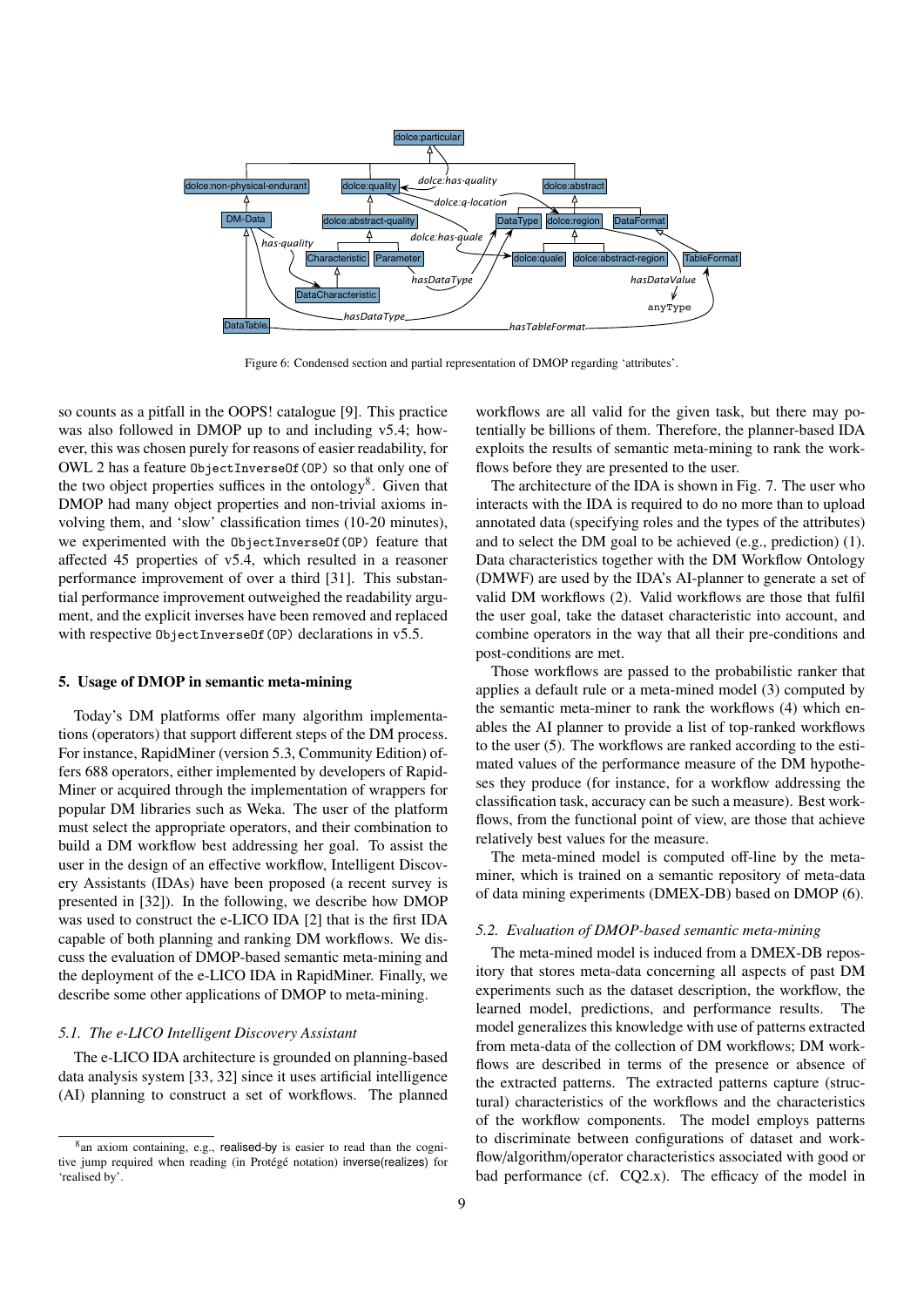

Figure 7: Intelligent Discovery Assistant; it is composed of the AI-planner, Probabilistic Ranker and Semantic Meta-Miner. The user provides the data and specifies the data mining goal (1). The AI-planner generates a (possibly huge) set of valid workflows (2). The Probabilistic Ranker ranks the workflows (4) based on the meta-mined model  $(3)$  previously computed off-line  $(6)$  by the Semantic Meta-Miner. Top ranked workflows are presented to the user (5).

making predictions depends on the discriminatory power of the characteristics used to induce it. The quality of the characteristics represented in DMOP is thus crucial for the meta-mined model's efficacy.

The efficacy of meta-mined models that exploit DMOP has been evaluated empirically in the following problems: predicting whether a workflow is good or bad (in terms of performance) and planning good workflows.

## *5.2.1. Predicting the performance of DM workflows*

Building a classifier that predicts whether a workflow is in the class of the best performing workflows or in the class of the rest of the workflows was addressed by [2] and [34].

The authors of [2] evaluated two scenarios. In the first scenario, meta-mined models exploited only data characteristics. In the second scenario, meta-mined models exploited data characteristics and patterns mined from parse trees of the DMworkflow. The parse trees, that represented the order of execution of the workflow operators and their hierarchical relation, were augmented using terms from DMOP in order to derive frequent patterns over DMOP-based generalizations of the workflow components.

The experiments were conducted on the meta-data of 2275 DM experiments performed on 65 high-dimensional datasets concerning microarray experiments on different types of cancer; the datasets had many more variables than instances. The default rule (baseline) simply predicted the majority class and had 45.38 error rate. In the two semantic meta-mining scenarios, the models that were built using data and workflow characteristics performed better (38.24 error rate) than those based on data characteristics alone (40.44 error rate), and meta-mined workflow patterns proved to be discriminatory even for new algorithms and workflows (that is those not yet encountered in previous DM experiments) [2].

The capability of DMOP based meta-mined models to predict the relative performance of DM workflows was confirmed in [34]. This study used 1581 RapidMiner workflows solving a predictive modeling task on 11 UCI<sup>9</sup> datasets with various characteristics, whose meta-data was stored in the DMEX-DB containing over 85 million of RDF triples<sup>10</sup>. The workflow patterns were represented as SPARQL queries using DMOP entities. McNemar's test for pairs of classifiers was performed with the null hypothesis that a classifier built using dataset characteristics and a mined pattern set has the same error rate as the baseline that used dataset characteristics and only the names of the learning DM operators. The test confirmed that classifiers trained using workflow patterns performed significantly better (accuracy of 0.927) than the baseline (accuracy of 0.890).

The experiments proved that DMOP-based semantic metamining was effective in answering competency questions dealing with performance of DM algorithms and/or DM workflows. Learning algorithms performing best on microarray data (CQ3.3) and the ones that should be used or avoided when an input dataset has many more variables than instances (CQ3.2) were found in patterns resulting from meta-mining experiments described in [2]. In both mentioned studies, the computed metamined models proved to be effective in selecting better performing workflows from among the valid ones (CQ1.1).

#### *5.2.2. Planning well performing DM workflows*

Recall from Fig. 7 that the AI Planner constructs valid DM workflows step by step by selecting applicable operators according to their pre/post-conditions [33]. The AI Planner alone does not have the means to differentiate between operators that have equivalent conditions since it does not take the quality of the resulting workflows into account. There may be several operators that have fitting conditions at each step.

The authors of [35] experimentally evaluated the Semantic Meta-Miner in the operator selection task. The goal was to select at a given step among a set of candidate operators the best ones to build not only valid but also optimal DM workflows. The Semantic Meta-Miner used a quality function that scored a given plan by the quality of the operators that formed the plan. The quality optimized the performance measure associated with the data mining goal of the user and the input data set.

The experiments were conducted with the same set of DM workflows as in [2]. The baseline strategy was based on the popularity of the RapidMiner's DM operators. The results were statistically significantly better for the meta-mining selection approach than for the baseline (with the average performance improvement of around 6%). The meta-mining strategy was better than the baseline in selecting the best workflow for 53 datasets out of 65. The results show the validity of the approach in planning good workflows for a given learning problem.

The experimental results for the operator selection task proved that the Semantic Meta-Miner was capable to answer which of the applicable DM algorithms would yield best results given a DM task and data set (CQ1.1). These were those implemented by best scoring DM operators and DM algorithms sharing similar characteristics with them, according to DMOP.

<sup>9</sup>http://archive.ics.uci.edu/ml/datasets.html

<sup>&</sup>lt;sup>10</sup>all experimental data, datasets, and workflows, are available at http:// www.myexperiment.org/packs/421.html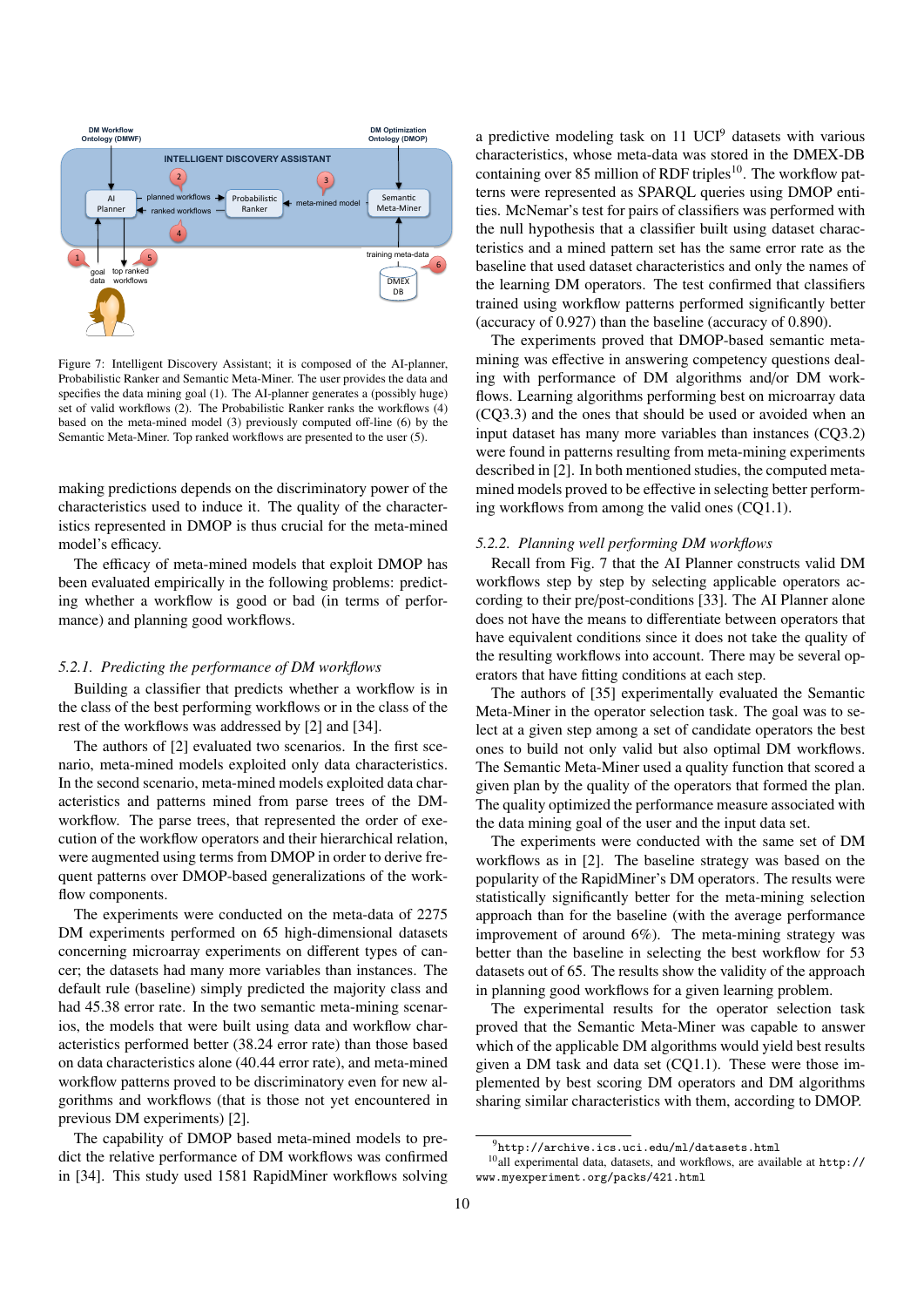#### *5.3. Deployment of the Intelligent Discovery Assistant*

The meta-mined model resulting from DMOP-based semantic meta-mining is used in the IDA extension of RapidMiner developed within the e-LICO project [33].

After the IDA produces the top ranked workflows and suggests them to the user, he or she can execute the chosen workflow in RapidMiner. The data mining services required to enact the workflow (data, text, image mining) are provided by RapidAnalytics<sup>11</sup>. RapidAnalytics also serves as a centralized data mining experiment repository for different teams collaborating on a given application domain. It stores all relevant meta-data related to the execution of the workflow. The raw meta-data from the RapidAnalytics repository can then be parsed and organized into a semantic repository of annotated experiments (DMEX-DB) based on DMOP. In this form, the parsed metadata can be exploited by the meta-miner that uses DMEX-DB as the system's long-term memory and the source of training data.

The RapidMiner IDA Extension is available in the Rapid-I marketplace<sup>12</sup> since 1 September 2012. In March 2014, this RapidMiner plugin has been downloaded 8751 times and was bookmarked 23 times, and it continues to attract attention, with 10046 downloads and 52 bookmarks in November, 2014. It is among the Top Favourites listed in the Rapid-I marketplace.

The workflows generated by the IDA can also be executed in the Taverna [36] IDA extension using an instance of a RapidAnalytics server providing RapidMiner operators as web-services. The user also can upload the workflow generated by the IDA to myExperiment, a web portal for sharing workflows and other resources [37]. This feature is available in both RapidMiner and Taverna.

# *5.4. Other applications of DMOP to meta-mining*

DMOP's conceptualization of data mining algorithms has been used elsewhere for constructing data mining experiment databases. Experiment databases [38, 39] provide a platform for DM researchers and practitioners for storing the thousands of their data mining experiments in a central repository and allowing them to exploit meta-knowledge of the experiments. This empirical data is linked to known theoretical characteristics of algorithms and datasets to provide insight into the behavior of learning algorithms on particular datasets, and the effect of parameters and data preprocessing, for which fine-grained knowledge, as represented in DMOP, was necessary. The stored meta-data can be queried (e.g., about the very building blocks of learning algorithms), or it can be mined to build predictive models of algorithm performance on particular datasets, or to answer why algorithms work or fail on certain datasets.

Another notable application of DMOP to meta-mining investigations, described in [40], is in the domain of Quantitative Structure-Activity Relationship (QSAR) studies. QSAR modeling is an important step in drug discovery processes,

and a QSAR modeling algorithm is typically a DM algorithm. DMOP's terms dealing with algorithm parameters, and dataset characteristics were used to annotate QSAR studies. The goal of that annotation is to run meta-learning studies, "meta-QSAR", to determine what combinations of datasets, DM algorithms, and drug targets work best and subsequently to better apply existing QSAR methods.

# 6. Conclusions

In this paper, we have presented the DMOP ontology. It provides a conceptual framework for analyzing data mining domain–DM tasks, algorithms, models, datasets, workflows, performance metrics, and their relationships–in a way that enables *optimizing* DM processes.

While modeling data mining knowledge in DMOP, we have encountered a number of non-trivial modeling issues. These include: i) the hurdle of relating instances to classes and using classes as instances (and vv.), which has been solved by exploiting the weak form of metamodeling with OWL's punning available in OWL 2; ii) finding and resolving in a systematic way the undesirable deductions caused by property chains; iii) representation of 'attributes', where its solution is ontology-driven yet merged with OWL's data property and built-in data types to foster their reuse across applications; iv) linking to a foundational ontology. In order to properly solve these issues, we have used almost all of OWL 2's features. The resulting ontology is highly axiomatized and complex in comparison to many stateof-art domain ontologies, especially those whose primary goal is to provide common vocabulary for annotation of resources.

We described the evaluation of DMOP-based semantic metamining in two tasks: predicting the performance of DM workflows and planning well performing DM workflows. Finally, we described the usage of DMOP for constructing the Intelligent Discovery Assistant deployed at the leading data mining environment RapidMiner.

The deep modeling of the DM domain in DMOP has moved forward the field of meta-learning: traditional meta-learning has been lifted to the level of semantic meta-mining; that is, to an ontology-based form of meta-learning capable of analyzing and optimizing whole DM processes.

Acknowledgements. This work was supported by the European Union within FP7 ICT project e-LICO (Grant No 231519). Agnieszka Lawrynowicz acknowledges the support from the PARENT-BRIDGE program of Foundation for Polish Science, cofinanced from European Union, Regional Development Fund (Grant No POMOST/2013-7/8). We thank all our partners and colleagues who have contributed to the development of DMOP: Huyen Do, Simon Fischer, Dragan Gamberger, Lina Al-Jadir, Simon Jupp, Petra Kralj Novak, Babak Mougouie, Anze Vavpetic, Jun Wang, Derry Wijaya, Adam Woznica.

#### References

<sup>11</sup>http://rapid-i.com/content/view/182/196/

<sup>12</sup>http://marketplace.rapid-i.com/UpdateServer/faces/ product\_details.xhtml?productId=rmx\_ida

<sup>[1]</sup> Shearer, C.. The CRISP-DM model: The new blueprint for data mining. Journal of Data Warehousing 2000;5(4):13–22.